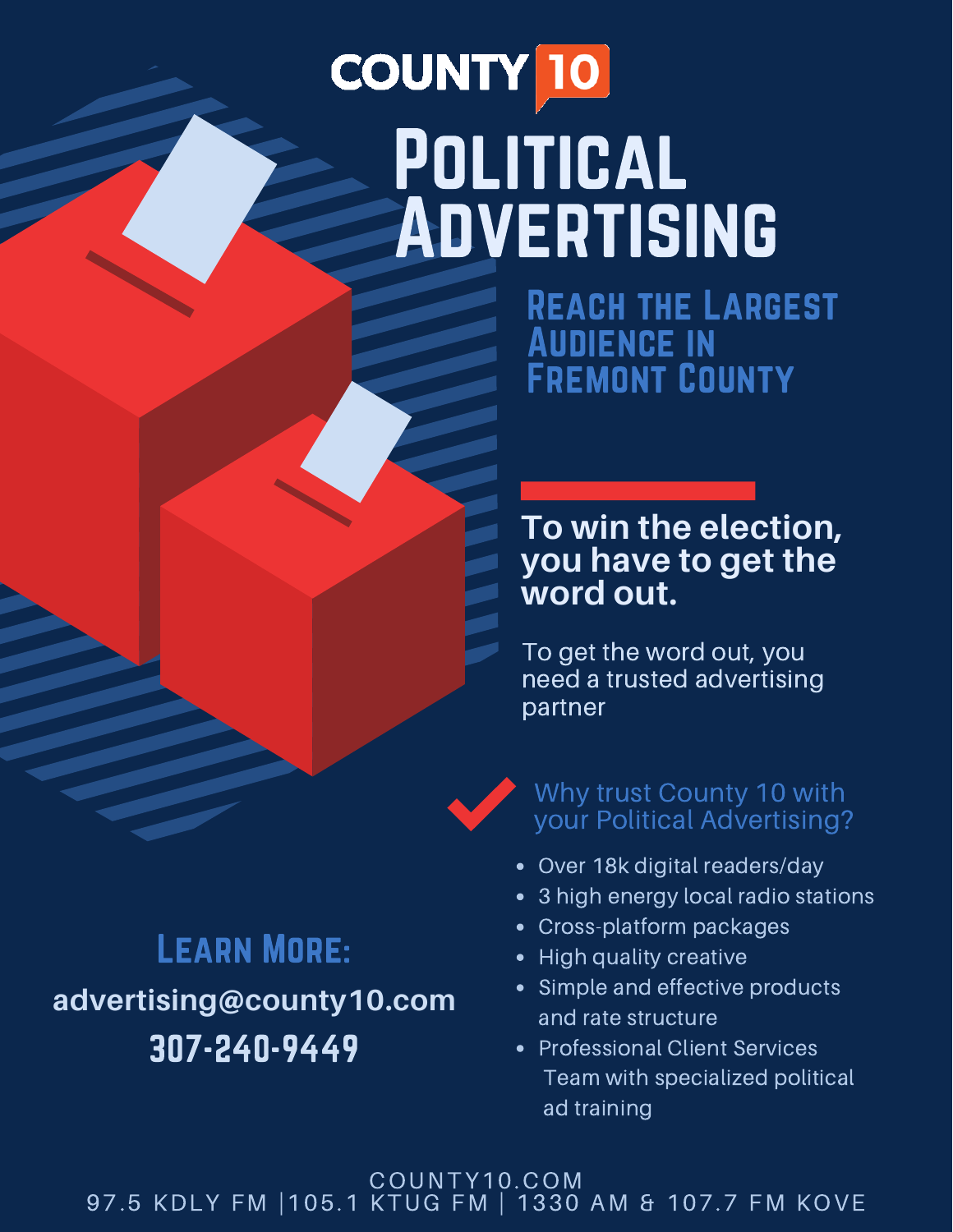# **KAIROS COMMUNICATIONS**

**County10.com | 97.5 FM KDLY | 1330 AM KOVE | 105.1 JackFM**

Congratulations!

Thank you for putting yourself out there and running for office. No matter what office or level you're running, you're a leader in our community and we applaud your efforts.

County 10 is here to help you get the word out to the community about your candidacy. With 18,000+ daily visitors to our website county10.com, three high energy local radio stations, professional graphic design, and audio production services, we're your one-stop, full-service political advertising partner.

In this packet you'll find need-to-know information about advertising with us, FAQ's, our Political Advertising Policies Disclosure and our Rate Sheet. Please review the information attached and then feel free to reach out to me with your questions and to place your advertising order.

I'm looking forward to working with you as your campaign progresses.

Sincerely,

Devin King Sales Director [advertising@county10.com](mailto:advertising@county10.com) 307-240-9449

#### **Kairos Communications, LLC**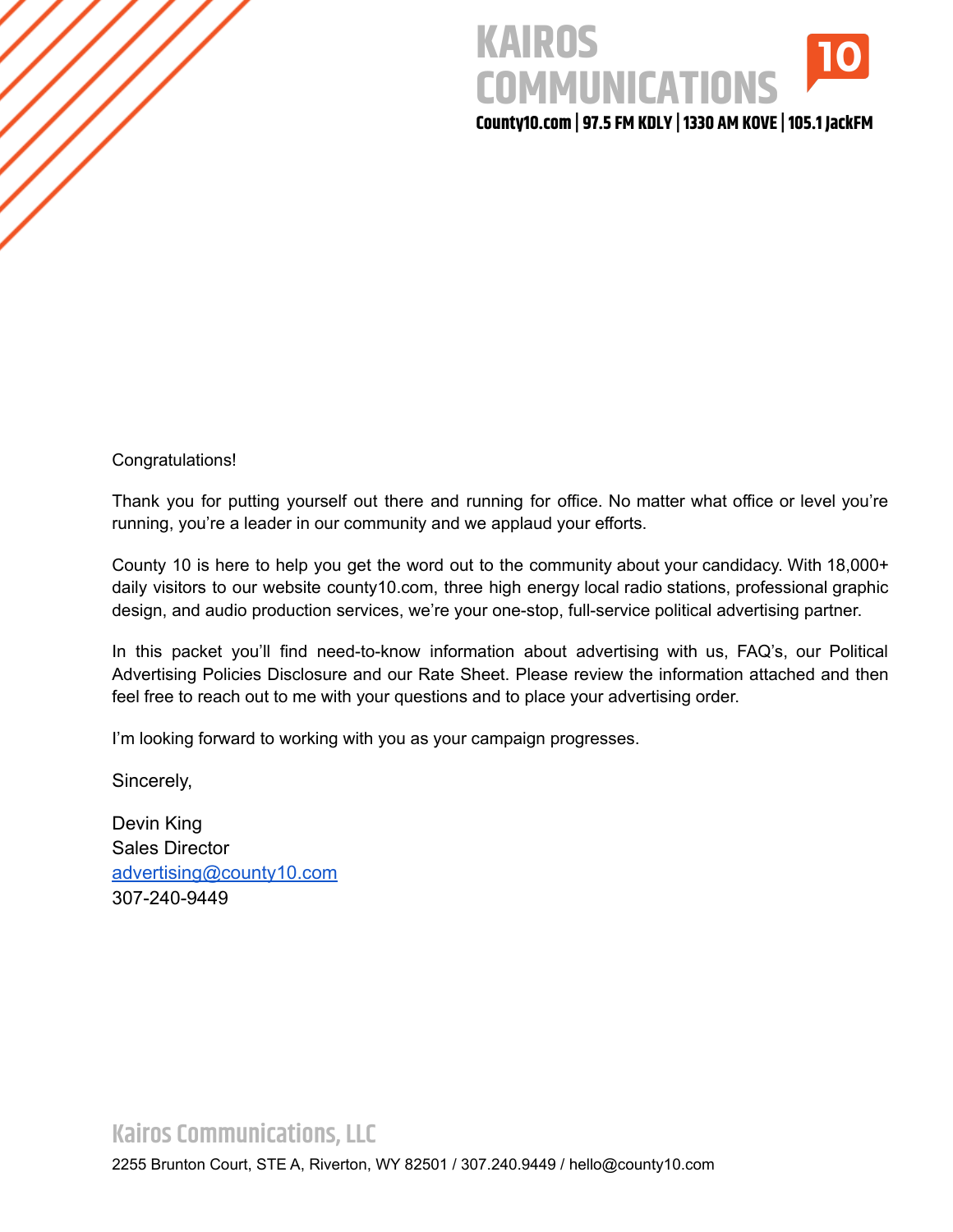# **County 10 Political Advertising Rate Sheet**

Rates are updated frequently, especially 45 days before the Primary and 60 days before the General Election, when "lowest unit cost" applies. Call Devin King, Sales Director for a current rate sheet.

Our radio ad rates are based on :30 spots. For :60 spots, simply double the price below, for :15 cut it in half, etc.

All prices are NET to County 10, meaning this is the price you pay if you buy directly from us. If you are an agency, or use one, we add the normal 15% agency commission fee to the price below.

*Rates below are good until 45 days before Wyoming's Primary Election on Aug 16, 2022 and 60 days before the General Election on November 8, 2022, when Lowest Unit Cost begins. Call for current rates at that time.*

| :30 Radio Spot<br>Played in the "Best Time Available" between 6a<br>and 7p. No control over when your ad plays in<br>our rotations                                     | \$6 per spot  |
|------------------------------------------------------------------------------------------------------------------------------------------------------------------------|---------------|
| :30 Radio Spot with a Preferred Day Part<br>Choose a timeframe for your ad based on the<br>top times people listen to our stations. 6a - 9a,<br>$11a - 1p$ , $4p - 6p$ | \$9 per spot  |
| :30 Radio Spot with a Fixed Position<br>Select a specific time(s) you want your ad to air,<br>like during a show                                                       | \$12 per spot |
| <b>Digital Display Advertising, 50k impressions</b><br>4 different ad sizes, rotated with other<br>advertising.                                                        | \$325         |
| <b>Digital Display Advertising, 100k impressions</b>                                                                                                                   | \$600         |
| <b>Sponsored Post on County 10's website</b><br>Also shared on our social media platforms and in<br>our daily email                                                    | \$500         |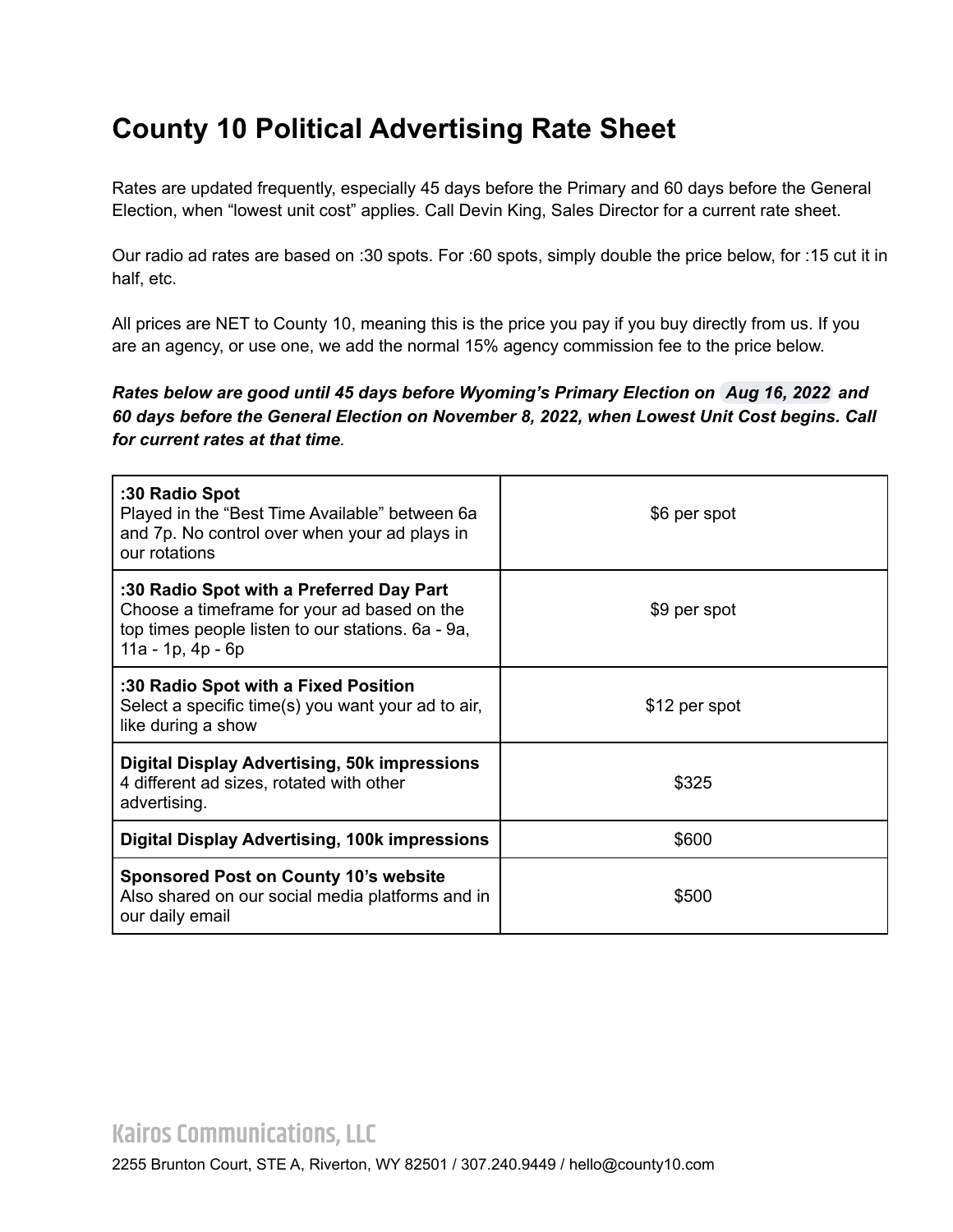# What do I need to know?

- 1. All our information is in this packet. Devin King, Sales Director, is your contact for questions and orders.
- 2. **NAB form PB-19 must be filled out by all candidates wishing to advertise on our radio stations.** A copy of the form will be supplied to you.
- 3. Normally, **you must provide all your own ad creative files and information.** Radio spots should be in mp3 or wav format. If you do not have "ready-made" ads, we can provide creative production. **See Rate Sheet for creative fees.**
- 4. **You must supply ads a minimum of 24 hours in advance** of when you want them to run. **The deadline for next-day placement/changes is 2pm.** Ad creative work requires a minimum of 72 hours notice before desired placement.
- 5. **All political advertising will be invoiced in full, in advance, at the time of your order** (except Federal candidates, who will be invoiced 7 days prior to "go live" date). County 10 does not extend credit for political advertising, except in the case of multi-month campaign advertising, in which case a payment plan may be set up.
- 6. **Identification of the real, transparent, identity of the person or organization paying for advertising is required or we do not have to, nor will we run your ad.** If this is not supplied, we will edit your ad (if you supplied it) to include this information. We are not responsible for portions of your ad that get "cut off" if we have to edit it for this reason.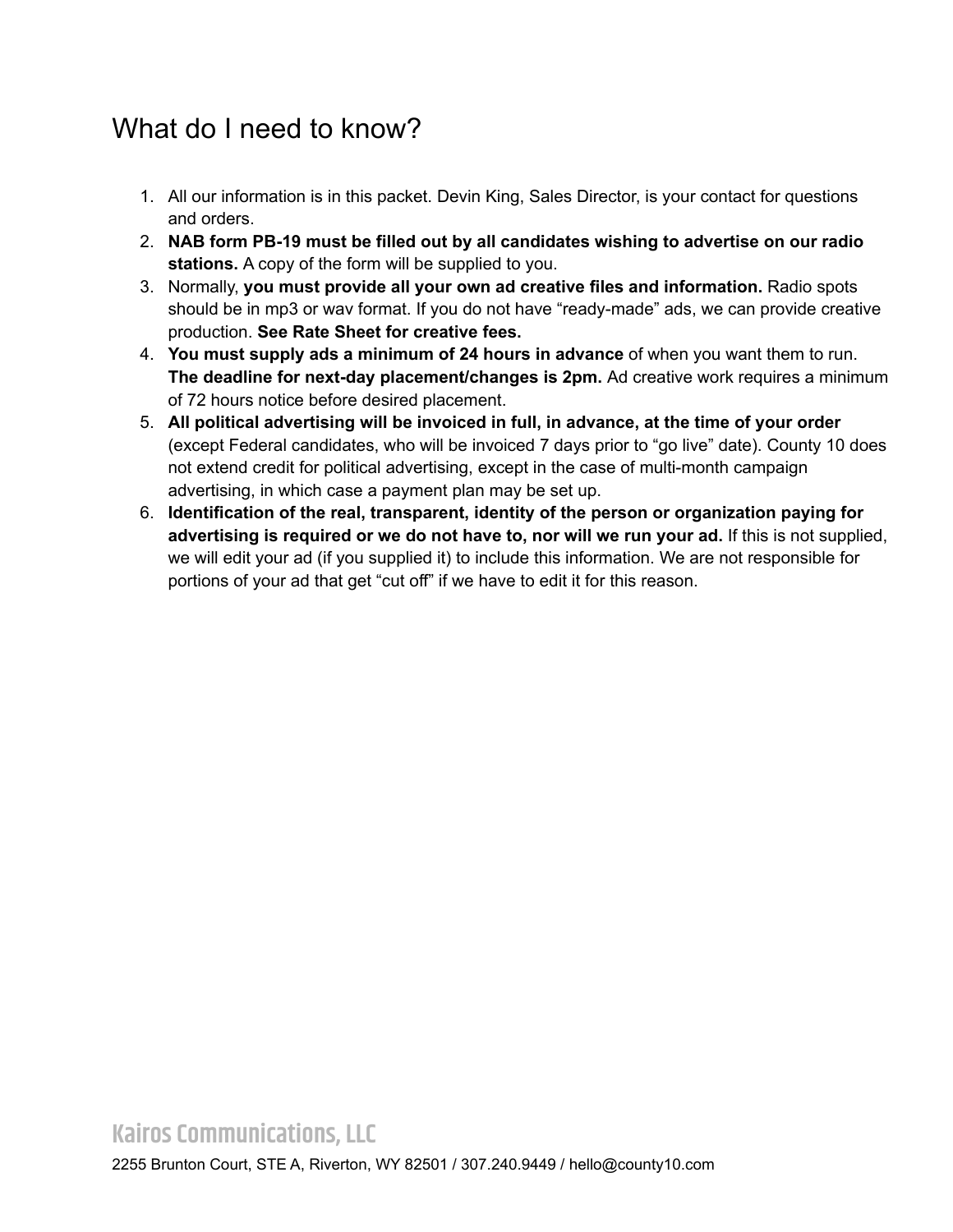# **Political Advertising FAQ's**

#### Q: Can I just buy ads like anyone else?

A: Yes and no. We have to report to the Federal Communications Commission (FCC) on everything from your request for information about advertising to what you buy and whether it runs. There are also special rules we have to follow. So, yes, you can buy advertising, but you will have to do a little extra paperwork and follow some guidelines.

#### Q: Do all candidates get to buy advertising?

A: It depends. Radio stations are required by federal law to sell political advertising to all candidates in a federal race. There is no such requirement for state, county, and local races, however if a station chooses to sell time to one candidate, it may not refuse to sell advertising to an opponent. Each candidate must be given "fair use" of the station. County 10 will sell advertising to all state, county and local candidates in all races, unless otherwise specified.

#### Q: My opponent was on the air on one of your stations. Do I get "equal time"?

A: If a candidate appears on-air at a radio station, "equal time" must be afforded to all opponents. An example of the "equal time" rules happened when Ronald Reagan ran for president. Many TV stations avoided showing any of Reagan's movies during the campaign so as to avoid having to provide "equal time" to his opponents. Note: This does not apply to candidate appearances in actual news broadcasts. News reporting is not subject to "equal time" requirements.

Q: I've heard that candidates get your lowest cost advertising. How does that work? A: All radio stations are required to sell advertising to all candidates at the same rate given to the best advertising clients. This is called the "lowest unit rate." For example, a client who buys a lot of advertising or has an annual contract may be paying a highly-discounted rate. This same rate must be offered to all candidates, regardless of the amount of advertising purchased by the candidate.

#### Q: When does "lowest unit rate" apply?

A: 45-days prior to any primary election and 60-days prior to any general election. Outside of this time frame, stations are free to charge any rate they want for political ads, provided all candidates are treated the same.

#### Q: Does "lowest unit rate" apply to digital advertising?

A: No. We must sell digital advertising at the same rate to all candidates and give equal opportunity, but there is no "lowest unit rate" for digital advertising. What you see on our rate sheet for digital will remain the same throughout the election cycle.

#### Q: Why must I prepay for political ads?

A: If credit is extended to all candidates, those who lose the election might not pay for their advertising. As such, broadcast stations typically require pre-payment for all political ads. We are also required to

## **Kairos Communications, LLC**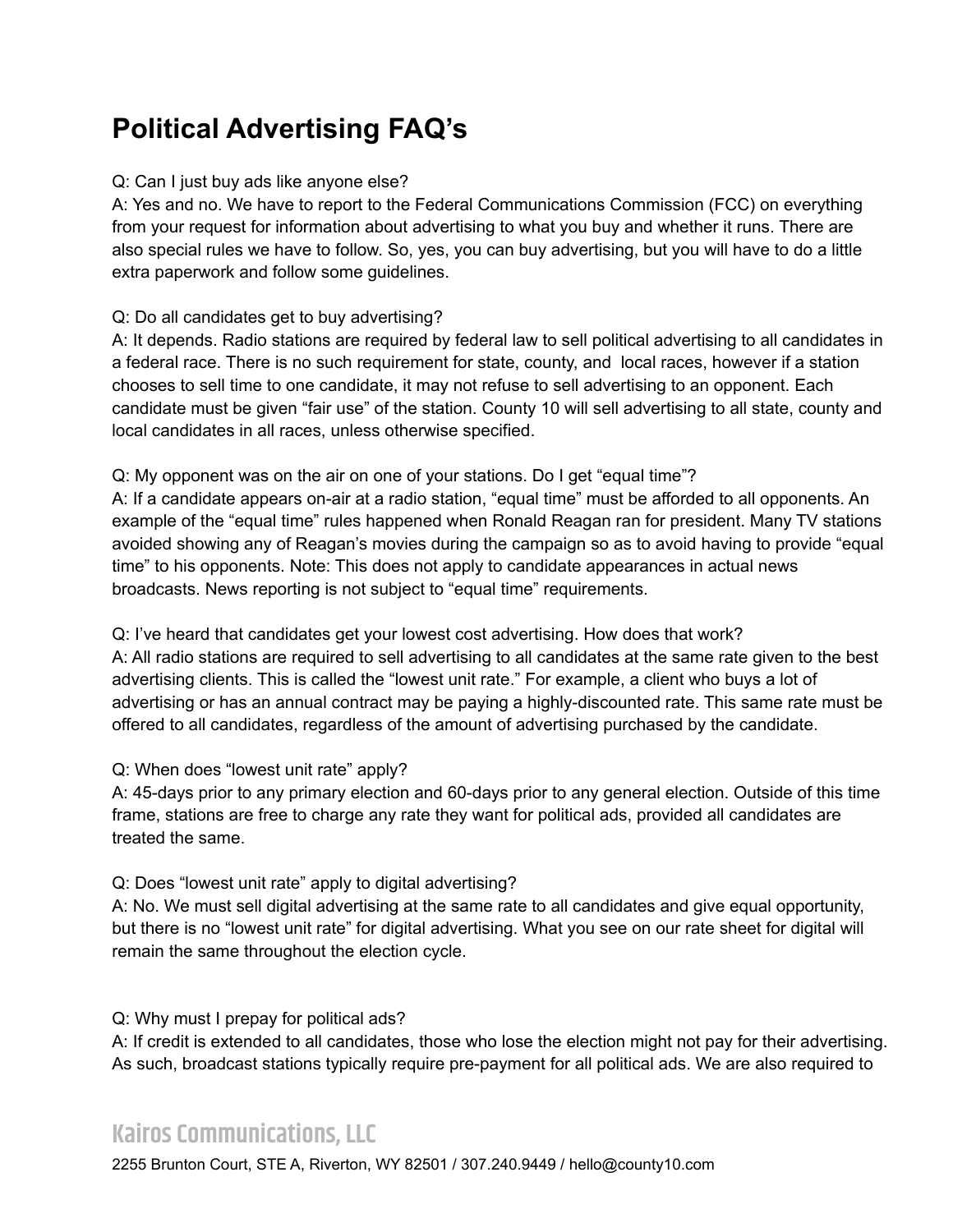treat all candidates the same, so we can't require some candidates to prepay and extend credit to others. See our disclosure statement for more information.

Q: Can I use ads longer than 60 seconds?

A: County 10 stations offer :30 and :60 radio spots, but we will do our best to accommodate other reasonable requests for different ad lengths.

Q: What happens if I need to put an ad on after your deadline?

A: We need all advertising by 2pm **the day before you want it to air.** All stations have a deadline for advertising, political or otherwise. Schedules for each station must be prepared in advance and loaded a day ahead. It is not always possible to get ads on at the last minute, which is why we encourage all candidates to plan as far in advance as possible.

Q: Can I find out how much my competitor is spending?

A: Yes. All broadcast stations are required to keep records of all political advertising and upload those records in the station's "Public File" on the FCC website. You can view this information on your own or by request in the station.

Q: Where is a detailed version of your political advertising information?

A: Refer to our Political Advertising Disclosure Statement, or contact Devin King, Sales Director for more info.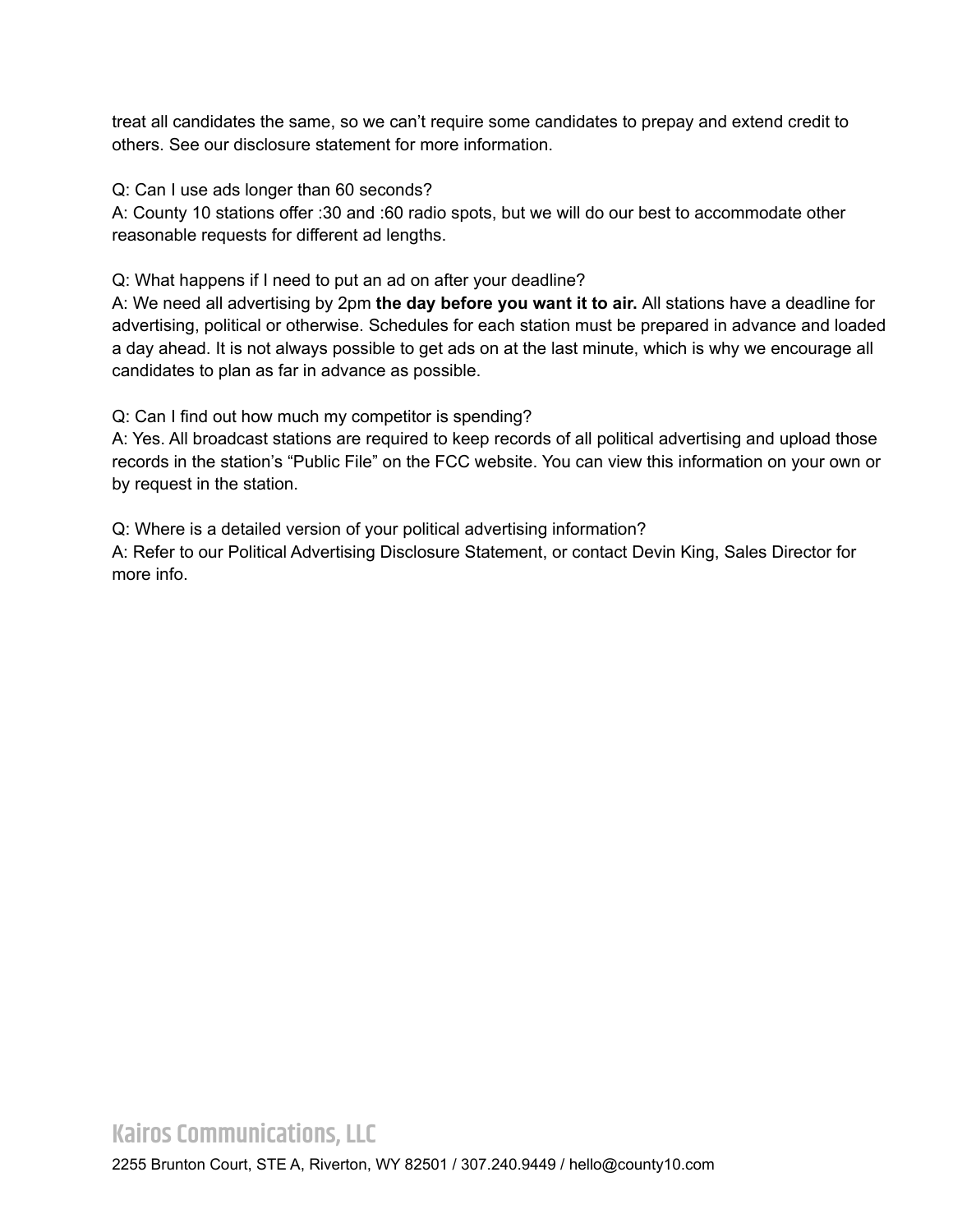# **STATEMENT OF POLICY ON POLITICAL ADVERTISING**

It is the intention of County 10 to comply fully with all applicable laws and regulations relating to the use of the station by legally qualified candidates for public office. Our policies regarding political broadcasting are designed to meet all legal requirements. However, to the extent permitted by law, County 10 reserves the right to modify this policy at any time. This policy is provided for general information, and is not intended to be a part of any advertising contract. Any advertising contract is governed by law and by its own terms.

**CANDIDATES FOR FEDERAL OFFICE.** We afford legally qualified candidates for federal elective office reasonable access to County 10's's stations by permitting the purchase of reasonable amounts of time for the use of County 10's's stations. While County 10 does not offer *free* time for political advertising, it makes available for purchase by federal candidates any class of time and time period available to commercial advertisers. Federal candidates may purchase any length of time that County 10 determines, on a case-by-case basis, is consistent with law and FCC rules. County 10 has no predetermined limitations on the amount of time a federal candidate may purchase or on the time of day in which his/her announcements may appear.

County 10 intends to work individually with each federal candidate in an effort to meet his or her needs. In determining what constitutes "reasonable" access, we consider such factors as the amount of time the candidate has already purchased and/or used, the total number of candidates in the race who are likely to buy time, the overall demand for political advertising on County 10's stations, and potential programming disruption.

**STATE AND LOCAL RACES.** It is the policy of County 10 to keep its viewers informed of opposing candidates' viewpoints in state and local elections. Generally, County 10 also sells airtime to legally qualified candidates for non-federal public office. However, County 10 reserves the right to determine the amount of advertising that it will sell to state and local candidates. Some of the factors we consider in making these decisions include the number and importance of state and local races, the constraints imposed by County 10's obligation to afford reasonable access to federal candidates, the availability of inventory, and potential programming disruption. County 10 may choose not to sell time at all for certain state and local races, or to limit the sale of time to state and local candidates to certain programs or dayparts.

**RATES FOR CANDIDATES.** During the period 45 days preceding a primary or primary run-off election and during the period 60 days preceding a general or special election, the charges for use of County 10's stations by legally qualified candidates running in that election are not, under federal law, permitted to exceed the lowest unit charge of County 10's stations for the same class and length of announcement for the same time period. Whether a candidate is entitled to the lowest unit charge for a particular spot depends on the date the spot airs -not when the order is accepted.

Because the prices of spots on County 10's stations are subject to change, the lowest unit charge for a particular length of spot, class of spot and time period may also vary during the 45-day and 60-day pre-election periods. In the event any legally qualified political candidate is charged in excess of the applicable lowest unit charge, whether because of a post-order change in the applicable lowest unit charge or for any other reason, County 10 will rebate the excess payment to the candidate, or credit that amount toward a further time purchase should the candidate so desire.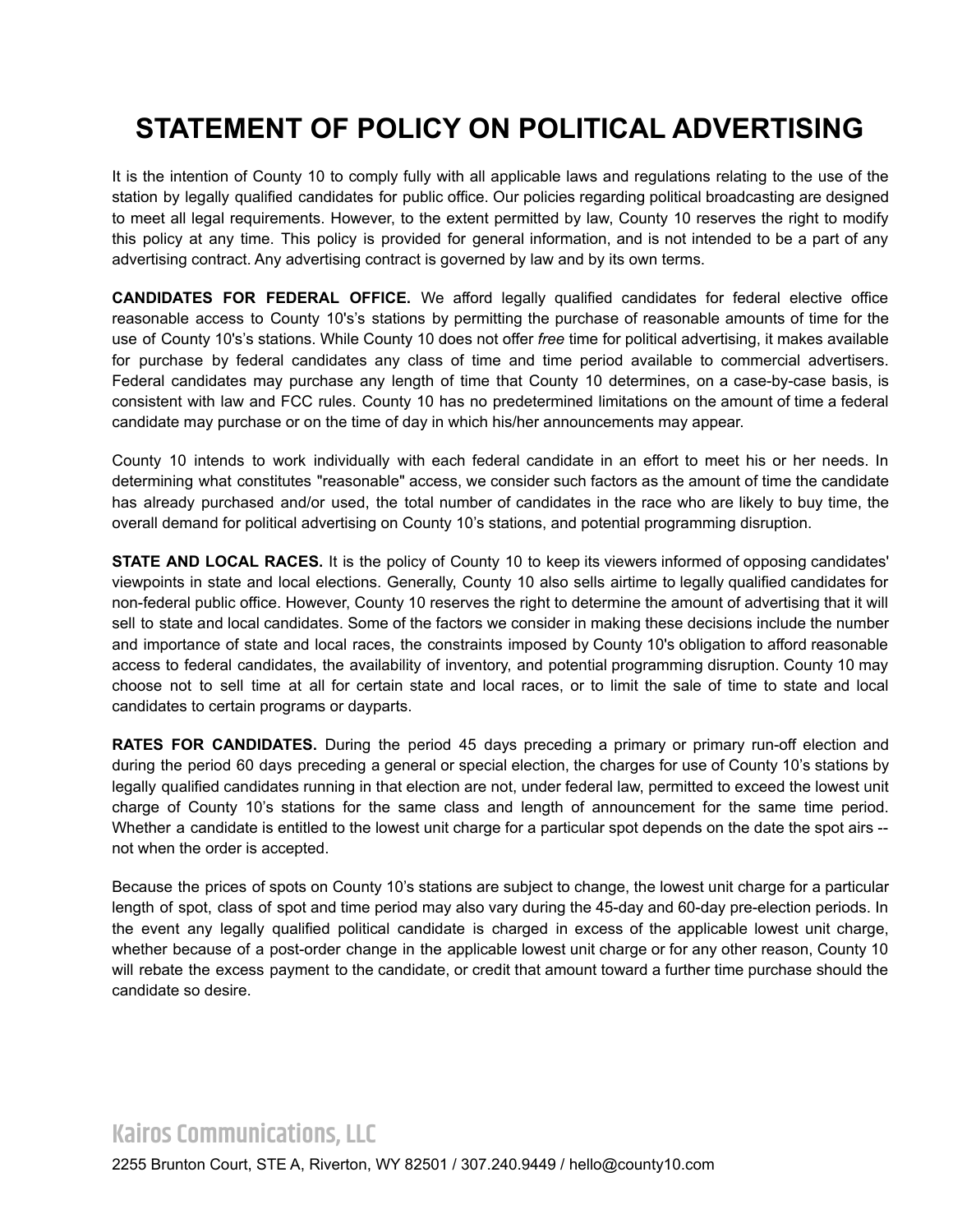At times when the lowest unit charge is not applicable, the charges for use of County 10's stations by legally qualified candidates may not exceed the charges made for comparable use of County 10's stations by other advertisers.

Lowest unit charges during the pre-election periods apply only to *"uses" by legally qualified candidates*. A "use" is defined as "any positive broadcast of a candidate's voice or picture." Lowest unit charge does not apply to third party or independent expenditure advertising, even if the advertisement constitutes a "use," unless the advertisement is authorized by the candidate. The "use" must be sponsored by the candidate (or if not sponsored by the candidate, must be authorized by the candidate) to qualify for lowest unit charge.

**AGENCY PLACEMENT AND DIRECT PLACEMENT.** Except for spots sold by the station's rep firm, County 10's lowest unit charge is based on the net to County 10. Thus, for example, if County 10s commissionable lowest unit charge for a particular advertisement is \$100, and a recognized agency books a spot on behalf of a legally qualified candidate who is entitled to the lowest unit charge, County 10 will net \$85 from the sale of that spot (\$100 less the normal 15% agency commission). County 10's lowest unit charge for a spot of the same class, length and time period will therefore be \$85 for candidates who wish to make a "direct" buy.

**TYPES OF ADVERTISING SCHEDULES.** We are pleased to work with candidates and their representatives to ensure that the candidate is aware of and is able to make any purchase of time available to commercial advertisers, according to the schedule the candidate believes would be most advantageous. It is our policy to assist candidates in making informed judgments as to their time purchases by alerting them to the full range of options available. For that purpose, we provide the following information on the various types of purchases County 10's advertisers may make:

- **Length of Announcements.** Generally, County10's stations make available for purchase airtime in the following lengths: 60 seconds and 30 seconds. As stated above, County 10 will make other lengths of time available to candidates for federal office on a case-by-case basis, consistent with law and FCC rules.
- **Classes of Time.** Generally, County 10 makes available the following classes of time:
	- **Best Time Available (BTA):** These spots are played in rotation between 6a and 7p. Only the number of spots is guaranteed, not a specific time that they will run.
	- **Preferred Day Parts:** Generally, County 10's stations make available the following day parts: 6a-9a, 11a-1p, 4p-6p. These spots are played in the timeframe selected, but not at a fixed time. Preferred Day Parts are more expensive than BTA spots.
	- **Fixed Position:** These spots are guaranteed to air at the scheduled time, except in the event of unforeseen program changes or technical difficulties. Fixed spots constitute County 10 station's highest-priced class of time.

**Time Periods.** Individual spots sold in most classes of time can be scheduled to run in many different time periods or programs or combinations of time periods or programs. Generally, the prices of spots increase during time periods or programs of high audience levels or high advertiser demand. Spots restricted to narrower rotations or specific programs will generally cost more than spots scheduled to run in broader time periods. For example, spots scheduled to air during a particular hour or half-hour (*e.g.*, 4:00 p.m. - 4:30 p.m.; 8:00 p.m. - 9:00 p.m.) will generally cost more than spots scheduled to run at any time within the entire daypart (*e.g.*, 3:00 p.m. - 7:00 p.m.; 8:00 p.m. - 12:00 midnight). Spots scheduled to air during a particular program will generally cost more than spots scheduled to run at any time during several programs.

### **Kairos Communications, LLC**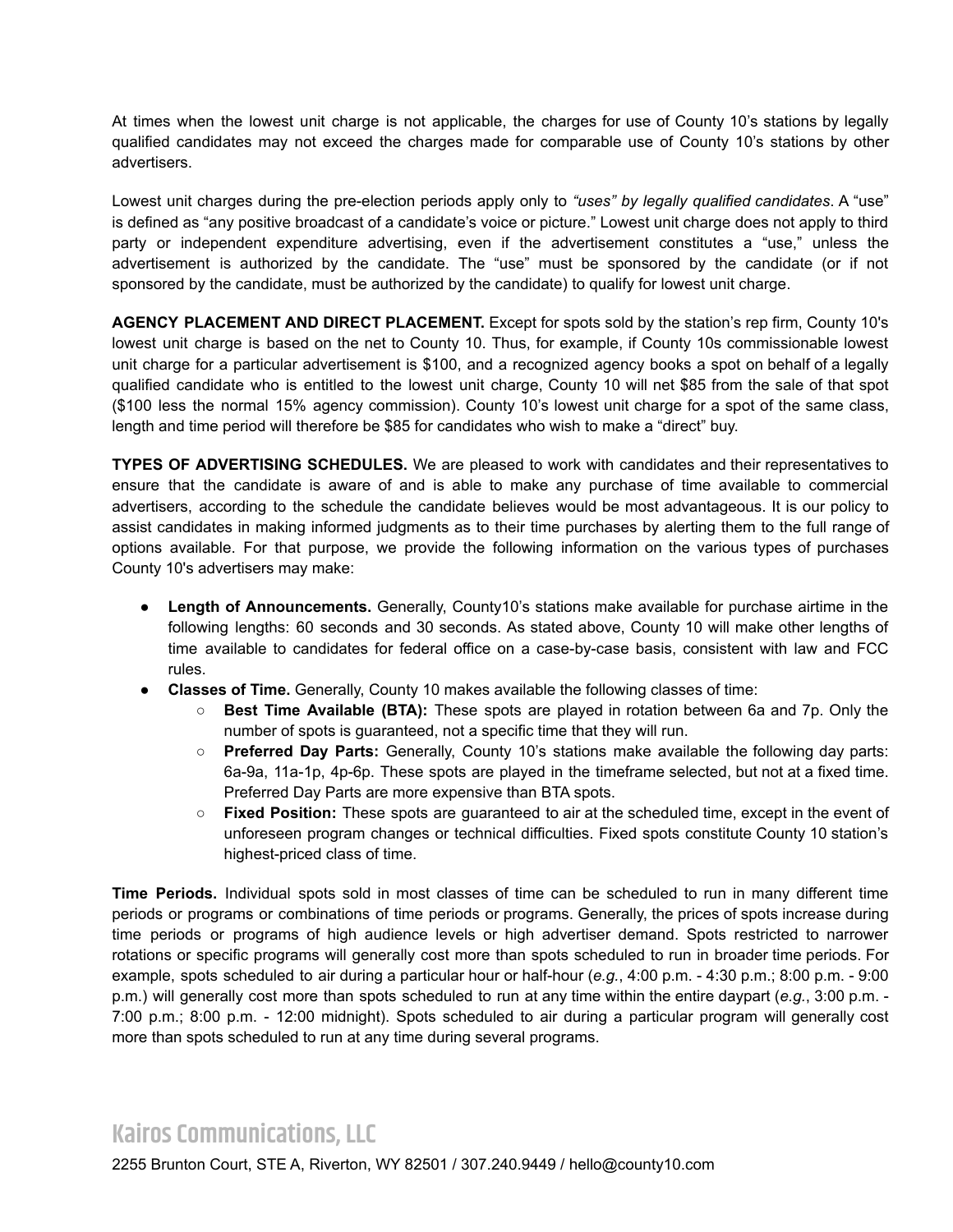**Custom schedules can also be arranged.** Please ask if you would like to discuss other options.

**Package Plans.** At any point in time, the station offers a number of specialized and/or individually negotiated packages to its advertisers. These packages allow the station's clients to reach their intended audiences in the most cost-effective way. These packages may, for example, include spots in a number of different programs or dayparts, combinations of fixed and BTA spots, and so on. Other packages may be time and/or event specific.

During the statutory "lowest unit rate" periods, legally qualified candidates may purchase such packages at the lowest price at which such packages are sold to commercial advertisers. In addition, during the pre-election "lowest unit rate" periods, legally qualified candidates may purchase any portion of a package at the package rate, without being required to purchase all parts of the package. For spots airing during a pre-election "lowest unit rate" period, whenever a spot rate included in a package plan is less than the lowest unit rate for the particular length, class and time period in which it is scheduled, the package rate becomes the new lowest unit rate for the same class of time in the same time period. The station will allocate the costs of spots of different classes included in package plans to reflect their true value, in accordance with the policies of the FCC.

**Digital Advertising.** Advertisers on County 10's stations sometimes purchase digital advertising on county10.com. Legally qualified candidates may purchase digital advertising on the same terms, and under the same circumstances, as the station makes them available to commercial advertisers. Digital advertising on county10.com is also available separately from radio advertising. See Rate Sheet.

**Current rate information** for all of the lengths and classes of time offered by County 10 is provided to each person who requests information regarding political advertising on County 10's stations. In addition to the current "going rates," the station also will provide its best, good faith estimate of the lowest unit rates upon any request for information.

**Make Goods.** It is the policy of County 10 to offer all political candidates "make goods," prior to the election, for candidate "use" spots that may not have aired due to programming conflicts or technical difficulties. County 10 cannot guarantee, however, that time-sensitive make goods can be provided in the time period or rotation originally ordered. If inventory constraints make identical scheduling impossible, County 10 will offer make goods of equivalent value. If these are not acceptable to the candidate, County 10 will provide credits or refunds for missed spots.

**News and Election Day.** County 10 does not accept political advertising during newscasts. County 10 does not have a news adjacency class of time. County 10 does not accept political advertising on election day.

**PREREQUISITES TO BROADCAST.** For each political time order, an NAB political broadcast form must be at County 10's representative's office at least 72 hours prior to broadcast. Copies of the current NAB form are available upon request. Completed spots must be received by County 10 at least 24 hours in advance of their first scheduled airing, or no later than close of business Thursday for weekend airing. However, we will do our best to accommodate federal candidates' requests for reasonable access regardless of notice.

**SPONSORSHIP IDENTIFICATION.** Under the rules of the Federal Communications Commission and the Federal Election Commission, a sponsorship identification announcement must be given revealing who paid for or sponsored an announcement or program. Candidates and their committees (or an outside party paying for the broadcast) must disclose the true identity of the person or entity by whom or on whose behalf payment is made. **If a political announcement does not contain proper sponsorship identification, the station is required to**

### **Kairos Communications, LLC**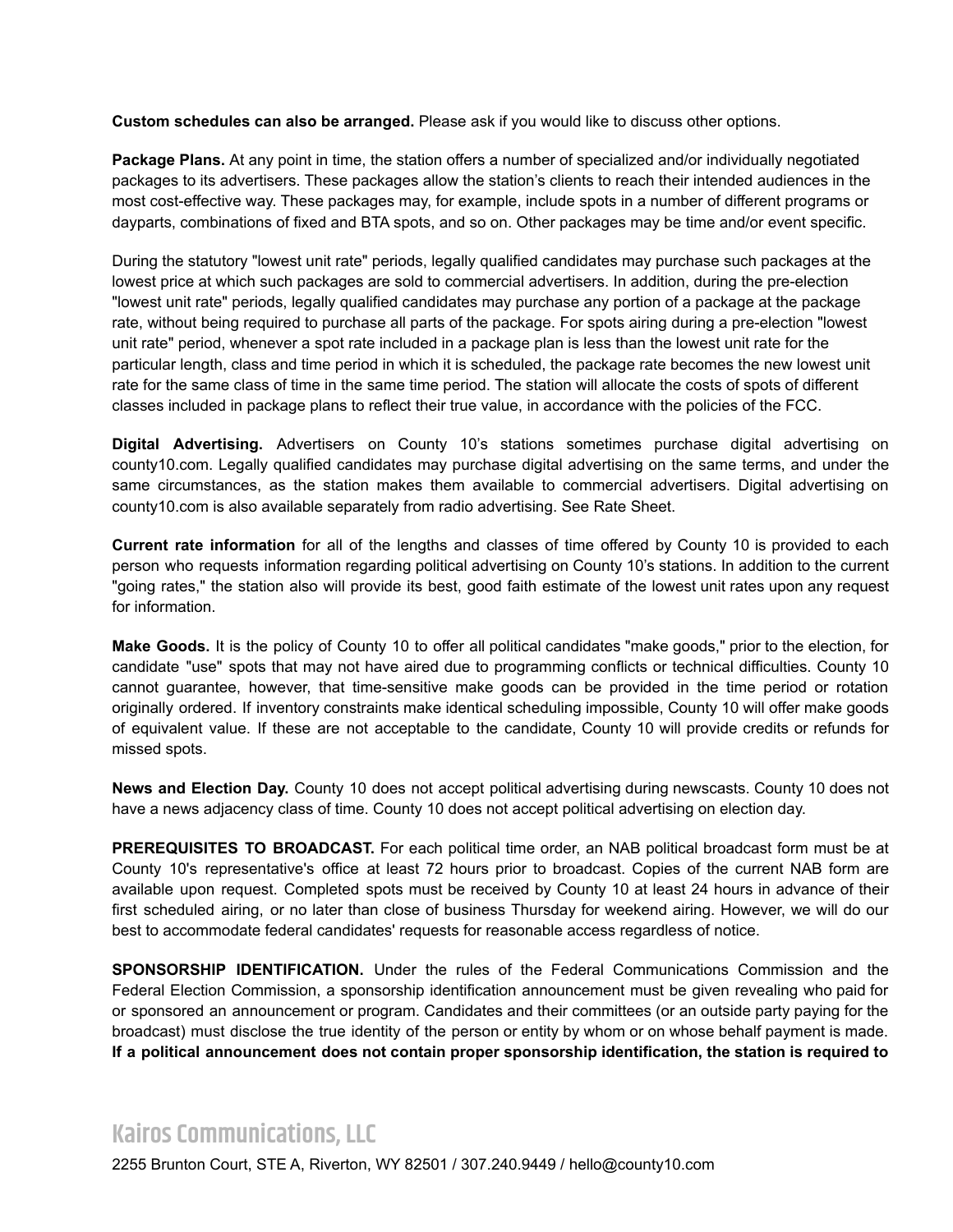**insert the required sponsorship identification before allowing the spot to air. Since all advertisements must be limited to the amount of time purchased, spots lacking the required identification may be partially overdubbed. If County 10 is required to perform such production, normal production charges will be assessed.**

**PREPAYMENT AND CREDIT.** All political orders, whether direct from the candidate or through a recognized advertising agency, must be paid in advance, within seven (7) days of the beginning of the first flight, unless a payment schedule has been agreed upon. Federal candidates cannot be required to pay more than seven (7) days in advance. Regardless of these policies, we will do our best to meet the reasonable needs of federal candidates for access immediately before the election.

**PRODUCTION FACILITIES.** County 10 will make its production facilities available to candidates and their representatives. All inquiries or requests concerning production time and facilities should be made through your sales representative. Production rates are established on an hourly basis at \$50/hour and can be affected by the type and amount of equipment and personnel required for a particular job.

**POLITICAL FILE.** We maintain a political file of all requests for broadcast time made by or on behalf of candidates for public office as well as other issue and political type ads, together with materials showing the disposition made by Kairos Broadcasting, LLC d/b/a County 10 of each such request, any charges made if the request was granted, and the lengths, classes, and dayparts purchased. The political file is available for public inspection during regular business hours at County 10's corporate office at 2255 Brunton Court, Suite A, Riverton, WY 82501 and at the online public file:

- KDLY FM: <https://publicfiles.fcc.gov/fm-profile/KDLY/political-files>
- KOVE AM: <https://publicfiles.fcc.gov/am-profile/KOVE/political-files>
- KTUG FM: <https://publicfiles.fcc.gov/fm-profile/KTUG/political-files>

We retain the records in our political file for a period of two years. If you have any questions about our political file, please do not hesitate to ask.

**LIST OF OFFICERS AND DIRECTORS REQUIRED.** County 10 requires a committee, association, or group that is purchasing political advertising to furnish County 10 with a list of its chief executive officers, members of its executive committee, or members of its board of directors. Such lists must be furnished before County 10 will grant a request for time. These lists will be available for public inspection at County 10's Corporate Office during regular business hours. These records will be retained in the political file for two years.

**PLACING ORDERS.** The following persons are available to assist candidates with their radio and/or digital advertising County 10:

● Devin King, Sales Director [advertising@county10.com](mailto:advertising@county10.com)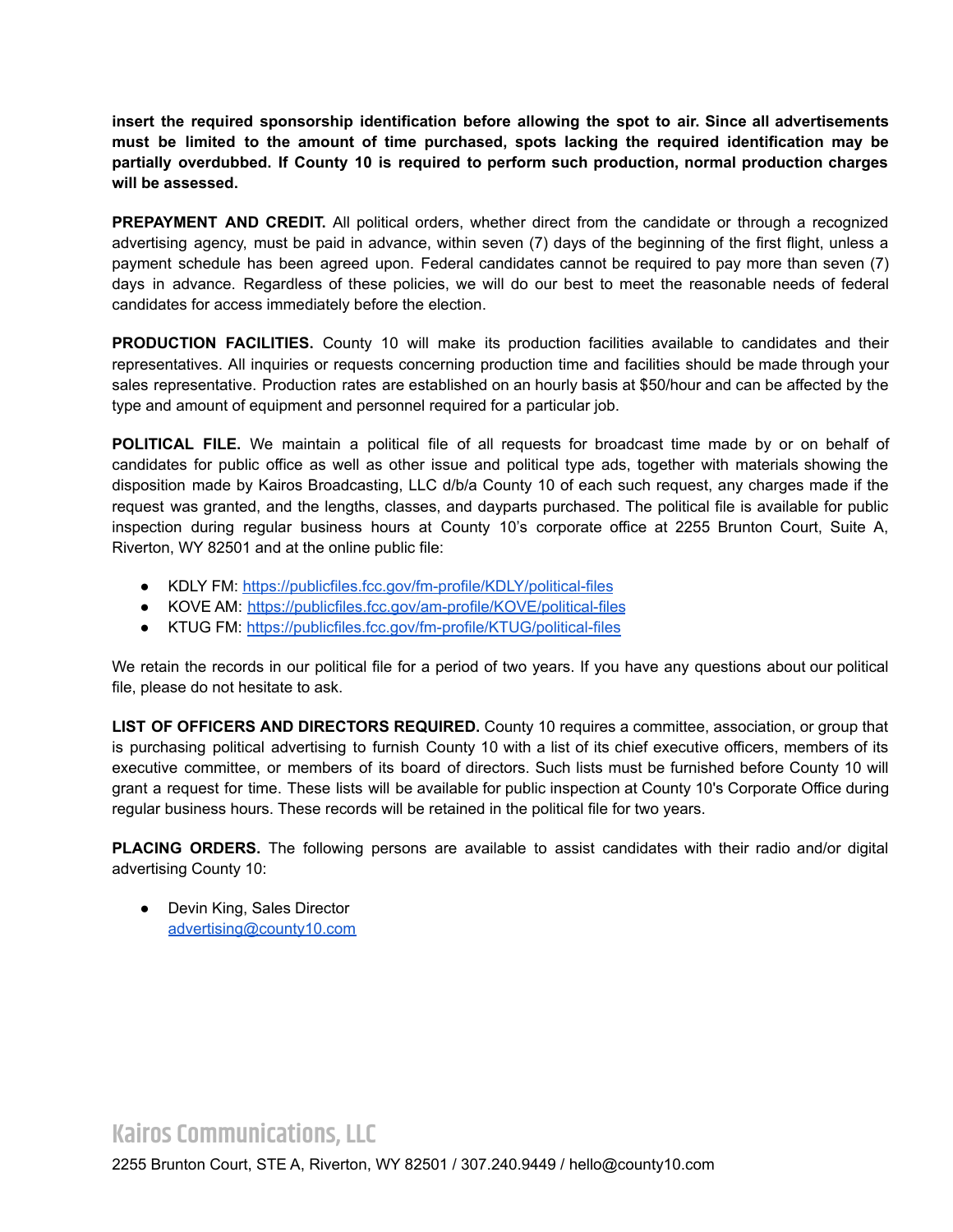#### CANDIDATE ADVERTISEMENT AGREEMENT FORM

See Order for proposed schedule and charges. See Invoice for actual schedule and charges.

I, \_\_\_\_\_\_\_\_\_\_\_\_\_\_\_\_\_\_\_\_\_\_\_\_\_\_\_\_\_\_\_\_\_\_\_\_\_\_\_\_\_\_\_\_\_\_, hereby request station time as follows:

IDENTIFY CANDIDATE TYPE  $\blacksquare$  FEDERAL CANDIDATE STATE OR LOCAL CANDIDATE

| ALL QUESTIONS/BLOCKS MUST BE COMPLETED                                                                                                                                                              |                               |  |
|-----------------------------------------------------------------------------------------------------------------------------------------------------------------------------------------------------|-------------------------------|--|
| Candidate name:                                                                                                                                                                                     |                               |  |
| Authorized committee:                                                                                                                                                                               |                               |  |
| Agency requesting time (and contact information):                                                                                                                                                   |                               |  |
| N/A                                                                                                                                                                                                 |                               |  |
| Candidate's political party:                                                                                                                                                                        |                               |  |
| Office sought (no acronyms or abbreviations):                                                                                                                                                       |                               |  |
| Date of election:                                                                                                                                                                                   | General<br>Primary            |  |
| Treasurer of candidate's authorized committee:                                                                                                                                                      |                               |  |
| The undersigned represents that:                                                                                                                                                                    |                               |  |
| (1) the payment for the broadcast time requested has been furnished by (check one box below):                                                                                                       |                               |  |
| the candidate listed above who is a legally qualified candidate, or                                                                                                                                 |                               |  |
| the authorized committee of the legally qualified candidate listed above;                                                                                                                           |                               |  |
| (2) this station is authorized to announce the time as paid for by such person or entity; and                                                                                                       |                               |  |
| (3) this station has disclosed its political advertising policies, including applicable classes and rates, discount, promotion<br>and other sales practices (not applicable to federal candidates). |                               |  |
| THIS STATION DOES NOT DISCRIMINATE OR PERMIT DISCRIMINATION ON THE BASIS OF RACE OR ETHNICITY<br>IN THE PLACEMENT OF ADVERTISING.                                                                   |                               |  |
| <b>Candidate/Committee/Agency</b>                                                                                                                                                                   | <b>Station Representative</b> |  |
| Signature:                                                                                                                                                                                          | Signature:                    |  |
| Name:                                                                                                                                                                                               | Name:                         |  |

Date of Request to Purchase Ad Time: <br>
Date of Station Agreement to Sell Time: